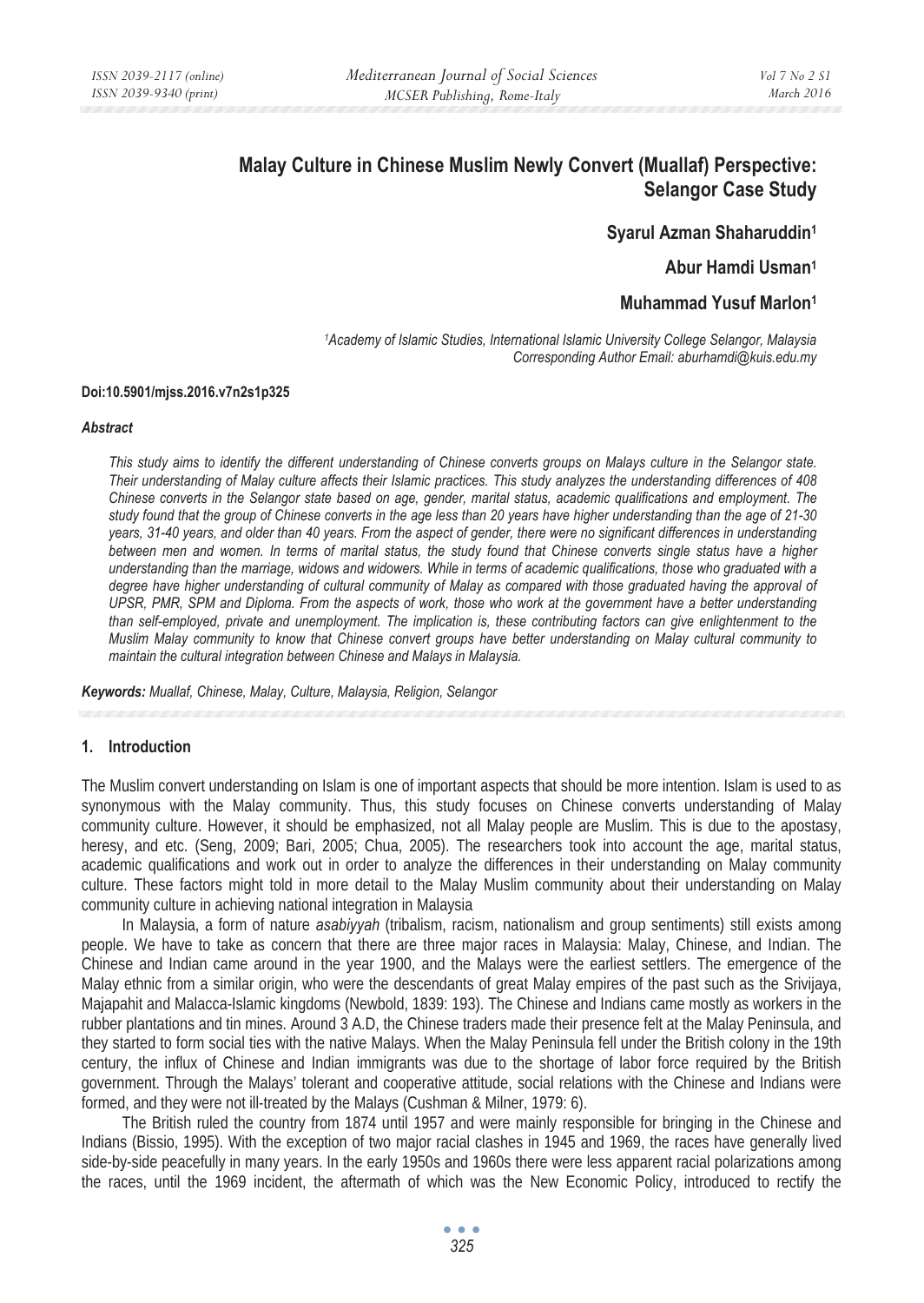| ISSN 2039-2117 (online) | Mediterranean Journal of Social Sciences | Vol 7 No 2 S1 |
|-------------------------|------------------------------------------|---------------|
| ISSN 2039-9340 (print)  | MCSER Publishing, Rome-Italy             | March 2016    |

economic and educational imbalances between the races (Ariffin, 1999).

Malaysian society still concerns with their interests and upholding their people. This causes the group of Chinese *Muallaf* facing the challenge after being Muslim. For Chinese people, when they converted their belief or faith especially to Islam, they are become less favored by their own people who are Buddhist, Taoist, Confucius or even Christian. They think Islam is a religion of the Malay, and now, from the point of politics, they considered at this case as a betrayal and an insult to the descendants and their struggle.

If someone who want to convert to Islam, He or She had prepared of all the terms and risks. Among other things that changes such are swapping identities and nature, such as name, food, games, celebration and so on. Similarly in terms of marriage, Muslim groups may only marry other Muslim and it is the legal provisions contained in the Islamic family law (al-Qaradawi, 2005). The changes they are facing in this circumstance have given little negative impact to their family members. This conversion makes them feel has betrayed the origin, ancestry, heritage and culture of their ancestors (Ismail and Ahmad, 2009; Chua, 2005; Che Ku, 2004). Moreover, according to Chua (2005), Lee & Beng (2000), and Abdullah and Leng (2003), the Chinese community has shown negative view of other China who embraced Islam compared to other religions.

Nevertheless, the Chinese was forced to accept their people who convert into Islam and practice the Malay culture. If we observe further, the poor conditions of the Malay Muslims on various aspects such as social phenomena, bribery and various kinds of negative elements that had raised negative feedback which led to non-Muslims did not interested and put away from Islamic teachings. However, various agencies are trying to raise the Malay-Muslim reputation in term of their cultural aspect. A good culture could be one of interest factor to embrace Islam, as in the study of Kasimin (1985) in which the converts of Chinese group because they interested in the Malay culture which often cooperate and uphold mutual help, for example, in the Marriage event, and death ceremonial. From here, it can realize the integration and fusion among the community.

Prior to this form of integration and fusion between people, the group of Chinese Muslims need to foster the culture of understanding towards the Malay community. Amri (2007) states that if the depth of understanding has formed, it will be built up behaviors and actions that are accommodative, which willing to accept differing ethnic groups who have differences in various aspects of life, habits, customs and religions. And it was very important as a gateway to have mutual cooperation and agreement. Indeed, this study aims to know on the understanding of Chinese *muallaf* about Malay culture based on their age, gender, marital status, academic background and employment. Finally, it helps to the Malay people to enlighten and to encourage and assist the community of Chinese *muallaf* in understanding the Malay culture and to the religion of Islam itself.

### **2. Concept and Definition**

*Muallaf* (convert) are those who exchanged the previous religion to Islam and become a Muslim (Muhamat, Puteh & Tan, 2013). Recent definition says *muallaf* are those who persuaded and the heart is tamed with hope able to strengthen their grip on Islam or those who persuaded so keen to embrace Islam (Kasimin, 1985). Moreover, *muallaf* also as the brand new brother who embraced Islam and are entitled to receive charity (z*akat*) and the aim for that charity is to soften their hearts and strengthen their believe in Islam (Mohd Yunus and Abd. Karim, 2005; Tan, 2007). So, the Chinese *muallaf* can be defined as the group of Chinese who converted to Islam and before that they were born and raised in a non-Islamic family.

The purpose to giving zakat to *muallaf* neither to strengthen them as a Muslim nor to motivate them to practice Islamic teachings. It is an aspect that should be emphasized in which if an individual has the problem of life such hardship and poverty in their lives, then by giving *zakat* could be restore their confidence in Islam as a result of other Muslims concerns. Therefore, that would not arise in a person to come out of Islam and find new understanding, which could give him-self something better.

Some scholars have defined culture in various dimension such as Sulaiman, (2007) which state that culture is a way of life shared together by a group of people or social groups in life and environments which built by humans as a result of practice and human relations within an environment that includes material and non-material culture. Hofstede (1984) said *"Culture is the collective programming of the mind which distinguishes the members of one category of people from another"*, while Kroeber and Kluckhohn (1952) defined as consists of patterns, explicit and implicit, of and for behavior acquired and transmitted by symbols, constituting the distinctive achievements of human groups, including their embodiments in artifacts; the essential core of culture consists of traditional (i.e. historically derived and selected) ideas and especially their attached values; culture systems may, on the one hand, be considered as products of action, and on the other as conditioning elements of further action. Hence, according to these definitions, Shepard (1994) asserted that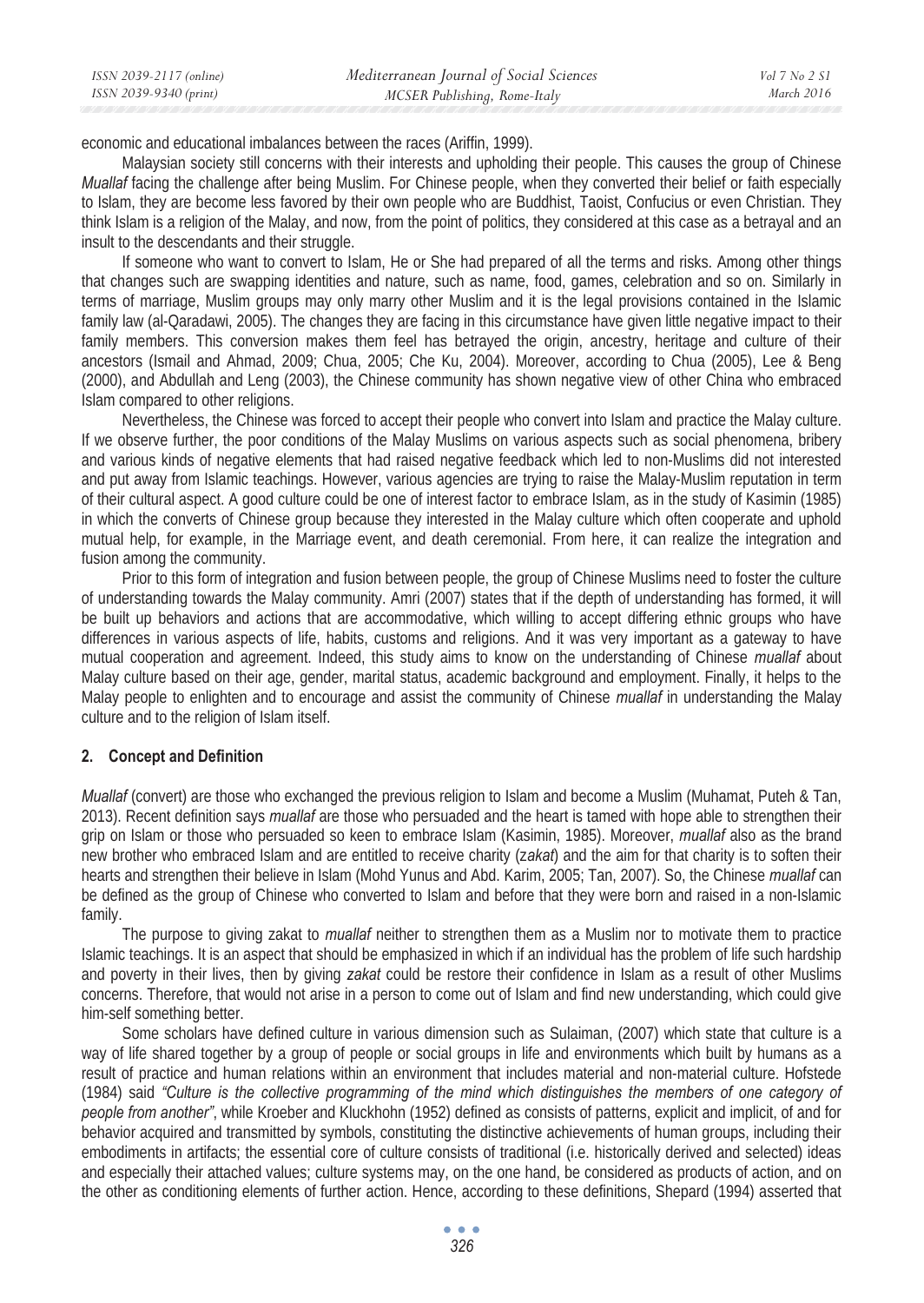| ISSN 2039-2117 (online) | Mediterranean Journal of Social Sciences | Vol 7 No 2 S1 |
|-------------------------|------------------------------------------|---------------|
| ISSN 2039-9340 (print)  | MCSER Publishing, Rome-Italy             | March 2016    |

the community group will act in accordance with the form required by the culture such deeds and thoughts, beliefs, clothing, food, shelter, transportation and arts because the culture involving matters of community itself.

The concept of Malay community can be defined as a group of Malays people who are practice the teachings of Islam, which is carrying out errands and leave Allah's prohibitions. In Malaysia, Malays defined are Muslims who live together with non-Muslim community within a community by implementing a life based on Islamic values. This labelling of Malay may be related to theory on how to define identity such as the labelling theory to understand the fundamental scenario among the Malays in Malaysia, because 'labelling' will enhance ones identity, in this case Malay (Ritzer, 2001).

The cultural integration between the Malay communities to the converted Chinese shall be seen from multiple perspectives. At least there are four different side of cultural integration may be seen such religious practices, funeral practices, moral practices and from the nature of art. The fourth-cultural practices encompassed to see the cultural integration of the converted Chinese. Here indeed, this study would like to see a distinction level of understanding of Chinese *muallaf* towards the four cultural practices. Therefore the Malay people may comport oneself and wisely understand each other in term of realizing national unification in Malaysia.

### **3. Research Methodology**

This study is a conceptual review in recognizing distinction of understanding about *Chinese muallaf* towards the Malay culture based on age, marital status, academic background and occupation. In this study, there are about 408 Chinese *muallaf* who involved as respondents. The used instrument was a set of questionnaire and spread among respondents. By using software *SPSS 19* and Kruskal Wallis formula, this study analyses data to identify the distinction of understanding those Chinese *muallaf* to Islam towards the Malay culture based on age and academic qualification. This analysis was carried out due to the number of samples between the factors studied unbalanced and the number of samples in the collection of less than 30 (Pallant, 2005). Whereas, the data which based on the marital status and occupation had been analyzed by one way *anova*.

#### *3.1 Research Finding*

### *3.1.1 Respondent demography profile*

### *3.1.1.1 Age*

Description of respondent's age in Table 1 shows the frequency and percentage of 408 Chinese *muallaf* respondents. The age of respondents was divided into four levels, e.g. younger than 20 years, 21-30 years, 31-40 years and 41 years or older.

| Demography   | Frequency | Percentage |
|--------------|-----------|------------|
| Age          |           |            |
| Less than 20 | 29        | 7.1%       |
| $21 - 30$    | 135       | 33.1%      |
| $31-40$      | 57        | 38.5%      |
| More than 41 | 87        | 1.3%       |

**Table 1.** The distribution of age Chinese *Muallaf* Group in Selangor

The table 1 shows the Chinese *muallaf* respondents in age 31- 40 years around 38.5% (57 people) following by age 21- 30 years which around 33.1% (135 people). Then, for age older than 41-year old was around 1.3% (87 people), while the smallest respondent or younger than 20-year was around 7.1% (29 people).

#### *3.1.1.2 Gender*

In side of gender, the male group frequency and percentage was more higher than female, and around 56.9% (232 people) while female group is around 43.1% (176 people) as seen in table 2.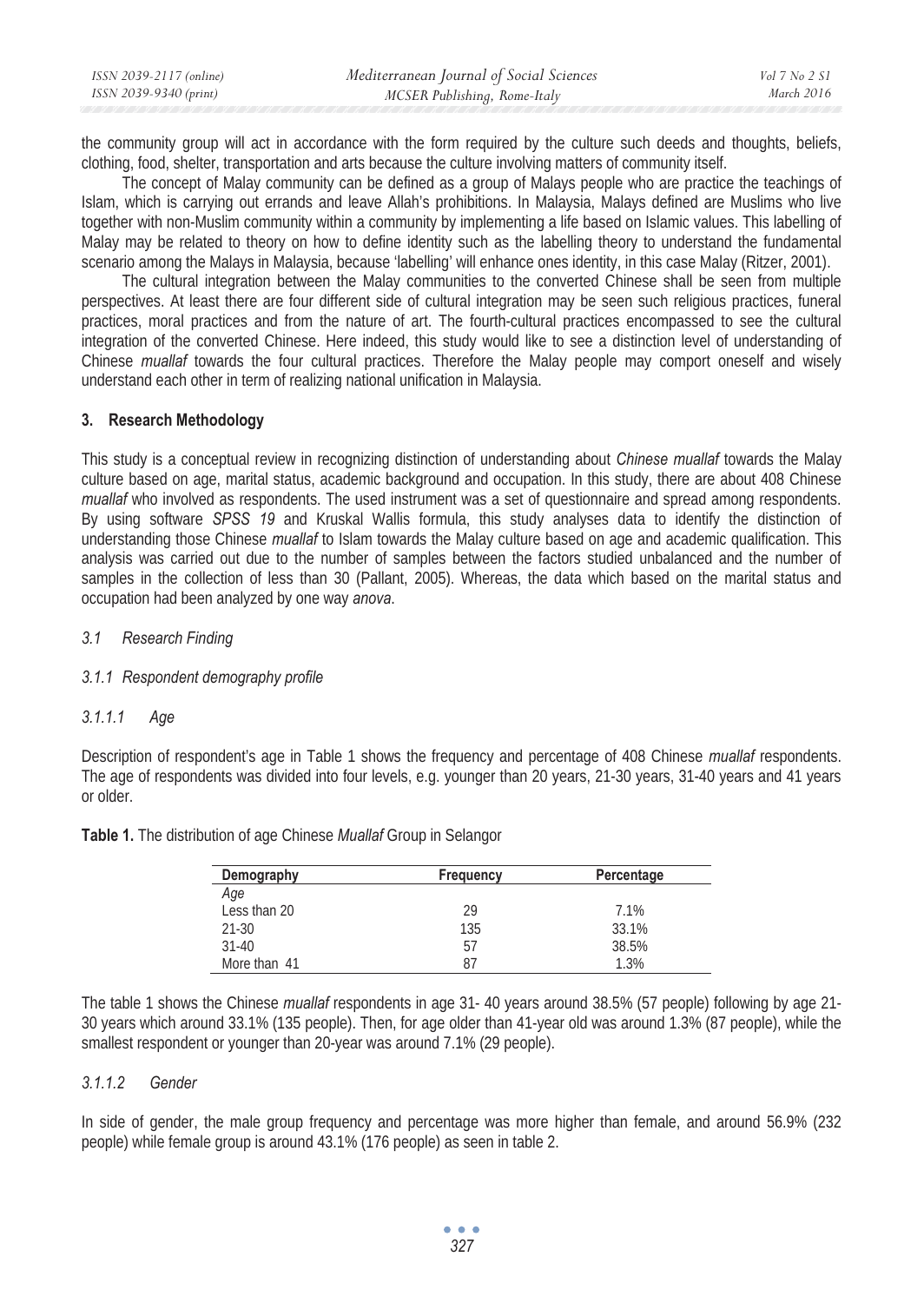### **Table 2.** Distribution of Gender Chinese *Muallaf* Group in Selangor

| Demography | Frequency | Percentage |
|------------|-----------|------------|
| Gender     |           |            |
| Male       | 232       | 56.9%      |
| Female     | 176       | 43.1%      |

## *3.1.1.3 Marriage Status*

For marital status, table 3 shows that majority of respondents in this study were marriage and around 247 people (60.5%), while single status was around 115 people (28.2%). The with widower respondents was around 46 people (11.3%).

|  | Table 3. The Marital Status of Chinese Muallaf Groups in Selangor |  |  |  |  |  |
|--|-------------------------------------------------------------------|--|--|--|--|--|
|--|-------------------------------------------------------------------|--|--|--|--|--|

| Demography      | Frequency | Percentage |
|-----------------|-----------|------------|
| Marriage Status |           |            |
| Single          | 115       | 28.2%      |
| Marriage        | 247       | 60.5%      |
| Widower         | 46        | 11.3%      |

### *3.1.1.4 Academic Qualification*

From inside of academic qualification, it has divided into five levels. Majority of this study was in SPM/PMR/SRP graduates which around 202-people (49.5%) as seen in table 4. Follow by UPSR graduate in 79-people (19.4%). Then, the respondents with Diploma/STPM holders in 73-people (17.9%). The second lowest respondents was bachelor degree in around 40-people (9.8%). And Master or PhD graduate was the lowest respondents or 14-people (3.4%) only.

**Table 4.** Academic levels of Chinese *Muallaf* Groups in Selangor

| Demography                    | Frequency | Percentage |
|-------------------------------|-----------|------------|
| <b>Academic Qualification</b> |           |            |
| Master/PhD                    | 14        | 3.4%       |
| Degree                        | 40        | 9.8%       |
| Diploma/STPM                  | 73        | 17.9%      |
| SPM/PMR/SRP                   | 202       | 49.5%      |
| <b>UPSR</b>                   | 79        | 19.4%      |

### *3.1.1.5 Employment*

Table 5 shows that the most respondents are self-employ which around 146-people (35.8%). The respondents with private job was 111-people (27.2%) following by unemployment respondents by 103-people (25.2%). The fewest job respondents are the government around 48-people (11.8%).

**Table 5**. Employment Descriptions of Chinese *Muallaf* Groups in Selangor

| Demography    | Frequency | Percentage |
|---------------|-----------|------------|
| Job           |           |            |
| Government    | 48        | 11.8%      |
| Private       | 111       | 27.2%      |
| Self-employed | 146       | 35.8%      |
| unemployment  | 103       | 25.2%      |

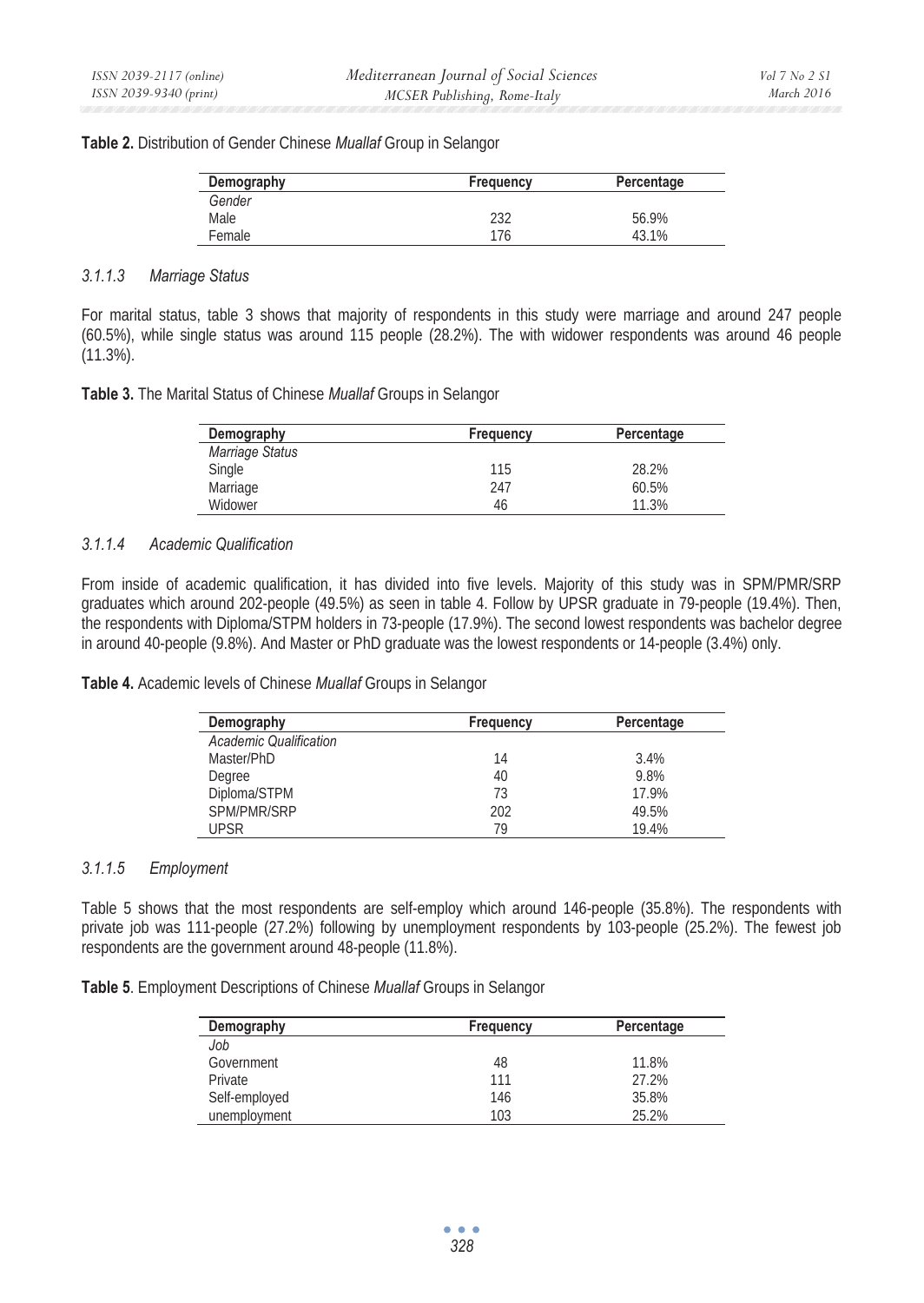### *3.1.2 Understanding of Chinese Muallaf groups on Malay community culture*

### *3.1.2.1 Age*

The differences of Chinese *Muallaf* groups understanding on Malay community culture based on age as seen in the table 6.

**Table 6.** Chinese *Muallaf* Groups understanding on Malay culture based on age

| Age                | N   | <b>Min Rank</b> | Chi Square | Df | Sig.  |
|--------------------|-----|-----------------|------------|----|-------|
| Less than 20 years | 29  | 278.86          | 26.401     |    | 0.000 |
| 21 - 30 years      | 135 | 219.36          |            |    |       |
| 31 - 40 years      | 157 | 172.05          |            |    |       |
| more than 40 years | 87  | 215.22          |            |    |       |

Table 6 shows that there is a significant difference in 0.000 (p<0.005) based on age, with Chi Square =26.401. In side of min rank shows that Chinese *muallaf* in age less than 20-year (Min rank = 278.86) have higher understanding than Chinese *muallaf* with age 21-30-year (Min rank = 219.36), Chinese *muallaf* with age more than 40-year (Min rank = 215.22) and Chinese *muallaf* 31-40-year (Min rank = 172.05).

### *3.1.2.2 Gender*

Table 7 shows the differences of Chinese *Muallaf* groups on Malay community culture based on gender.

**Table 7.** T-test the differences of Chinese *Mualla*f groups on Malay culture based on gender

| Gender | N          | Min  | <b>Standard Deviation</b> |     | Df  | Sig. |
|--------|------------|------|---------------------------|-----|-----|------|
| Male   | าวา<br>ے ت | 2.85 | .473<br>ບ.'               | 201 | 406 |      |
| emale  | 76         | 2.86 | .499                      |     |     |      |

Table 7 shows that there are no significant differences of Chinese *Muallaf* groups on Malay community culture based on gender which t value = -0.291 and sig = 0.771 (p>0.05). In side of min, it shows that Chinese female *muallaf* (min = 2.86) have higher understanding than male (min = 2.85), however the differences not significant.

### *3.1.2.3 Marital Status*

Table 8 shows the understanding of Chinese *Muallaf* groups on Malay culture based on their marital status.

**Table 8.** The differences of understanding of Chinese *Muallaf* goups on Malay culture based on marital status

| <b>Marriage Status</b> | Total authoritv Two | df  | <b>Min authority Two</b> |       | Sig.  |
|------------------------|---------------------|-----|--------------------------|-------|-------|
| Between Group          | 2.675               |     | 1.337                    | 5.839 | 0.003 |
| Within Group           | 92.759              | 405 | 0.229                    |       |       |
| Total                  | 95.434              | 407 |                          |       |       |

Table 8 shows that there is significant differences of understanding Chinese *muallaf* group on Malay community cultural based on their marital status, with  $F = 5.839$  and sig = 0.003 (p<0.05). In side of min, it shows that single Chinese *muallaf* have a better understanding than widower.

### *3.1.2.4 Academic Qualification*

Table 9 shows *Kruskal Wallis* test of differences of Chinese *muallaf* understanding on Malay culture based on academic qualification.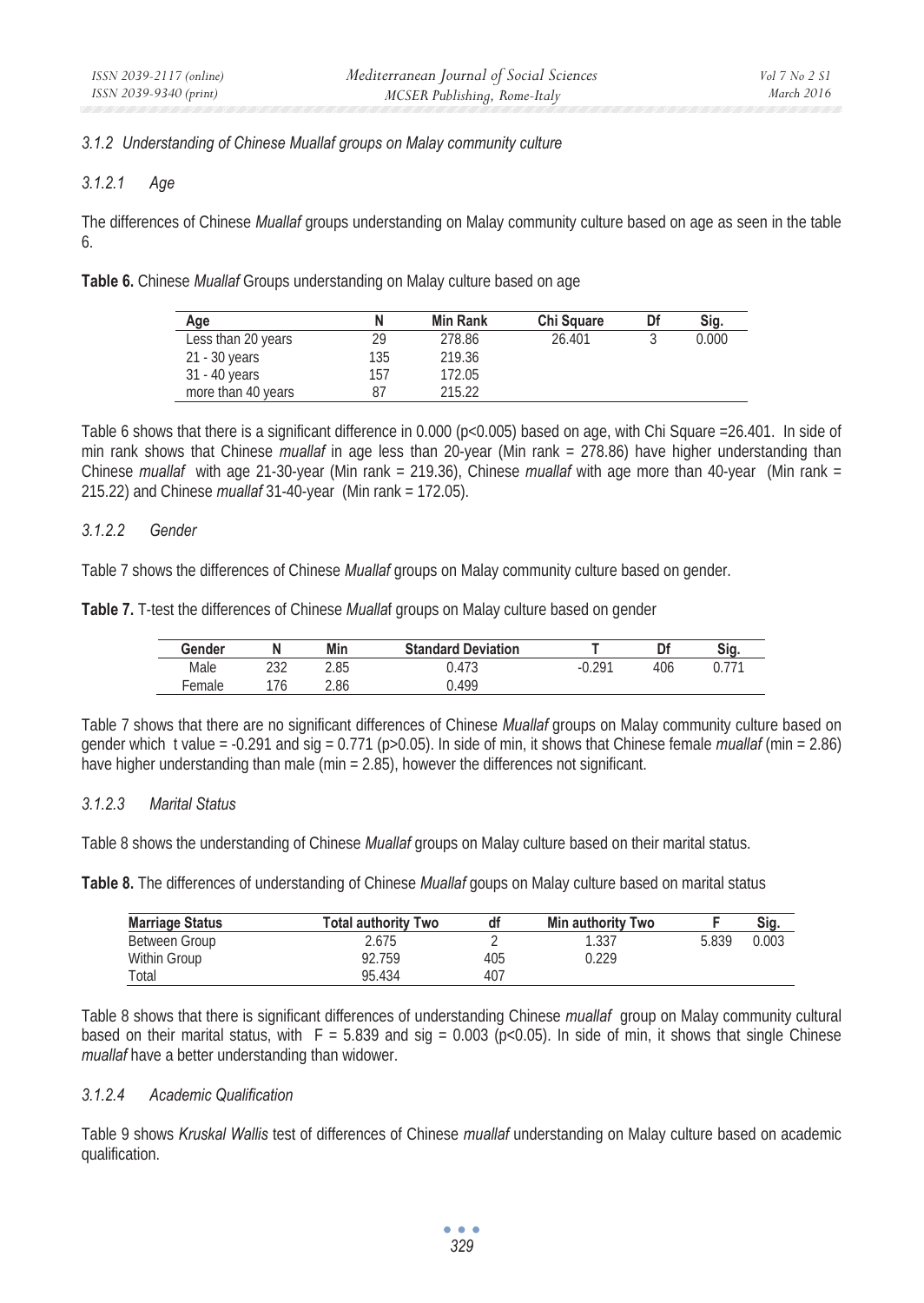| <b>Academic Qualification</b> |     | <b>Min Rank</b> | <b>Chi Square</b> | Df | Sig.  |
|-------------------------------|-----|-----------------|-------------------|----|-------|
| Master /PhD                   | 14  | 203.18          | 12.947            |    | 0.012 |
| <b>Bachelor</b>               | 40  | 247.03          |                   |    |       |
| Diploma/STPM                  | 73  | 231.64          |                   |    |       |
| SPM/PMR/SRP                   | 202 | 188.75          |                   |    |       |
| UPSR                          | 79  | 198.41          |                   |    |       |

**Table 9.** Understanding of Chinese *Muallaf* Groups on Malay Culture based on Academic Qualification

Table 9 shows that there are significant differences of understanding Chinese *muallaf* group on Malay community cultural based on academic qualification, with Chi Square value =  $12.497$  and sig =  $0.012$  (p<0.05). In side of min rank, it shows Chinese *muallaf* who hold Bachelor degree (Min ranking = 247.03) have higher understanding compared to Chinese *muallaf* with Diploma/SPM (Min rank = 231.64), Master/PhD (Min rank = 203.18), UPSR (Min rank = 198.41) and SPM/PMR/SRP (Min rank = 188.75).

### *3.1.2.5 Employment*

Table 10 shows anova one way test to identify the differences of Chinese *muallaf* understanding on Malay culture based on their employment.

**Table 10.** Chinese *Muallaf* understanding on Malay culture based on employment

| <b>Employment</b> | <b>Total authority Two</b> | Df  | <b>Min authority Two</b> |        | Sig.  |
|-------------------|----------------------------|-----|--------------------------|--------|-------|
| Between Group     | 7.763                      |     | 2.588                    | 11.925 | 0.000 |
| Within Groups     | 87.671                     | 404 | 0.217                    |        |       |
| Total             | 95.434                     | 407 |                          |        |       |

Based on table10, there are significant differences of Chinese *muallaf* group understanding on Malay community culture based on employment, with  $\bar{F} = 11.925$  and sig = 0.000 (p<0.05). In side of min, it shows that Chinese *muallaf* with government employment have better understanding than *muallaf* with private employment, self-employ and unemployment.

### **4. Discussion and Research Implications**

The results showed that one factor to know the difference of understanding of Chinese *muallaf* groups towards Malay culture is their age. Due to the age shows significant differences with the chi square =  $26,401$  and sig = 0.000. We can see here, respondents who in 20-year or younger have a higher understanding if compared with the respondents in age 21-30-year, 31-40-year and more than 40-year. From here, the age at youth level for the Chinese *muallaf* are more vulnerable to the culture of Malay community. Although, based on the percentage below 20-year was the least percentage, but the level of their understanding of the culture of the Malay higher than other age levels.

Based on finding above, in term of gender, there are no significant differences of Chinese *muallaf* on Malay culture community. Although the respondents show that male more than female, but Min shows level of female understanding higher than male. However, the differences not significant and cannot be as direction to know which party have better understanding than others.

The findings also indicate that Chinese *muallaf* single-status higher than married or widowers. This is because there are many factors driving the group of Chinese *muallaf* to Islam. Among them are rightly of God, the desire to marry Muslims, expecting amenities such as scholarships, loans and so on, they have been long in close interactions with and affected the Muslims lives and political objectives, hence they are recognized as indigenous and privileges as other indigenous. A study conducted by Kasimin (1985), has also stated that the main factor of Chinese converts to Islam in Selangor are based on their own understanding of Islam.

However, even the percentage of single respondents were fewer compared with married respondents, the understanding of single status higher than other marital status. It may be noted, many of the Chinese converts to Islam in Selangor caused by the guidance of God against the marriage factor to assess in advance of Islam and Malay culture. In the conversion process, at least through five phases before they can appreciate and understand as well as possible understand about Islam and Islamic Malay culture itself (Abd. Ghani, 2006). So, the preacher (*Dai*) should intensify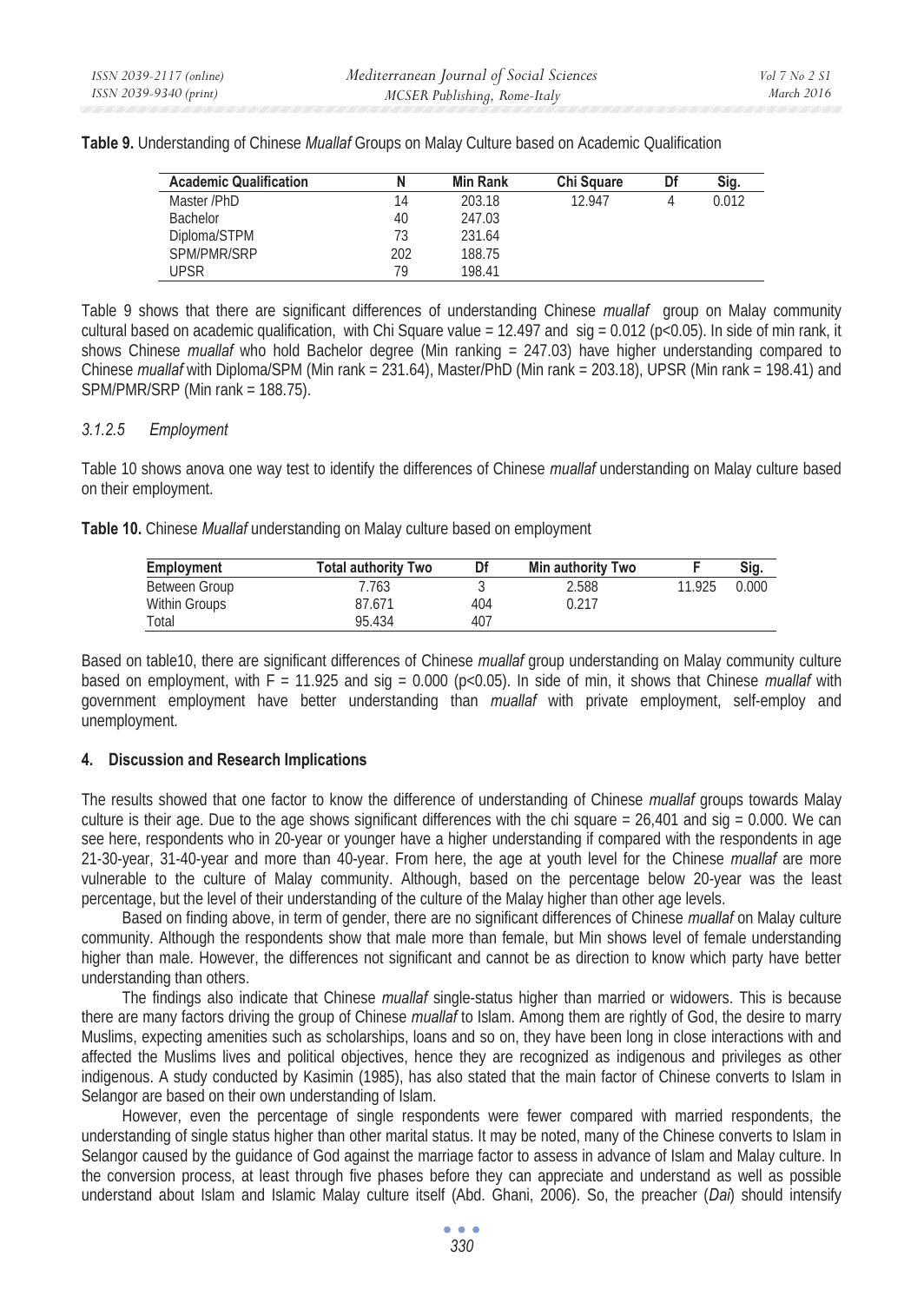| ISSN 2039-2117 (online) | Mediterranean Journal of Social Sciences | Vol 7 No 2 S1 |
|-------------------------|------------------------------------------|---------------|
| ISSN 2039-9340 (print)  | MCSER Publishing, Rome-Italy             | March 2016    |

propaganda to give more understanding to the Chinese *muallaf* in Selangor in all marriage status to increase their understanding itself.

In addition, the study also shows that there are significant differences based on academic qualifications. The study found that respondents with academic degree have a higher understanding than the respondents with academic qualification UPSR, PMR / PMR / SRP, Diploma / STPM and Masters / PhD. Academic qualifications that have highest number of respondents are SPM / PMR / SRP graduates. However, they are among less understood on Malay culture. If we look at the surveys, it found that Chinese *muallaf* with higher education is still lacking. This shows the lack of disclosure of Chinese's educated classes to convert to Islam. However, it is expected that the parties who responsible for providing understanding to the Chinese *muallaf* to allocate a lot of programs, seminars, forums and etc to explain about Islam and Malay culture indirectly, so that they can cultivate deeper understanding and be able to distinguish between culture and religion. The media should also play a role, such as radio and television to provide a forum about the beauty of Islam who specializes in Chinese Muslim convert.

The study also shows that there is differences Chinese *muallaf* understanding of Malay cultural community based on employment. The results showed that Chinese *muallaf* who work under government sector has a higher understanding than private employment, self-employ and unemployed. Chinese *muallaf* respondents with private working only 48 people compared with other groups. This is because, in economic sectors, the Chinese dominate nearly all economic sectors, whether large or too small (Chin, 2003; Phang, 2000). Meanwhile, most of the Malays working in the public sector (Azhar, 2006). So it's not surprising that of Chinese Muslim converts who work in the public have better understanding on Muslim Malay culture. The Chinese *muallaf* understand the Malay culture based on observations and their relation with the Malays.

## **5. Conclusion**

Overall, it can be conclude that there are differences of understanding of Chinese *muallaf* groups on Malay community culture based on demographics in the Selangor state, such as age, marital status, academic qualifications and employment, while in terms of gender, no difference of understanding. By this information, the Malays in general and missionaries in particular could be a bit of enlightenment in relation to the group of Chinese Muslim converts in order to create a cohesive integration between the Malays and Chinese.

Some recommendations expressed here may be as direction to the relevant parties to improve their missionary work (*Da'wah*), especially related to the non-Muslim and *muallaf* groups, in the cultural integration of Malay community, as below:

- MAIS (Islamic institutions of Selangor) can customize the module of understanding Islam for the converted Chinese in any difference language and educational background
- Make sure teaching staff whose obligated to deliver message about Islam to the group of converted Chinese to Islam is given good incentive so that they remain committed in conveying messages and supervising the *muallaf*.
- MAIS provides *Da'i* from their community so that their spirit to understand Islam increase and so does with Malay culture to assimilate easily with people around.
- Group of converts need to play its role in order to provide an understanding and explain to their non-Muslim family members about Malay culture.

This suggestion is expected to benefit the integration of cultural practices and serve as a means of *da'wah* to non-Muslim communities. Also, the findings of this study can contribute to the improvement of missionary efforts to Muslim *muallaf* and non-Muslim groups in Malaysia generally and the Selangor state particularly.

### **References**

Abdullah, M. S. Y., Abdullah, O., & Leng, C. H. (2003). The problems of Muallaf in Malaysia, *Islamiyyat: International Journal of Islamic Studies*, *24*.

Abd. Ghani, Z. (2006). Konversi Agama: Memahami Psikologi dan Komunikasi Berkesan Saudara Baru. In Md. Sham, F. Tibek, S. R. & Talib, O. (Eds.). *Dakwah dan Kaunseling Islam [Da'wah and Islamic Counseling]*, Bangi: Penerbit UKM.

Al-Qaradawi, Y. (2005). *Fatawa Qaradawi [al-Qaradawi's Fatwas]*. Selangor: Crescent News, Sdn. Bhd.

Ariffin, R. (1999). Feminism in Malaysia: A Historical And Present Perspective Of Women's Struggles In Malaysia. *Women's Studies International Forum*, Vol. 22, No. 4, pp. 417–423.

Azhar, M. (2006). Memperkasa Budaya Dalam Pembangunan Modal Insan dalam Kalangan Mahasiswa: Satu Kupasan Awal Terhadap